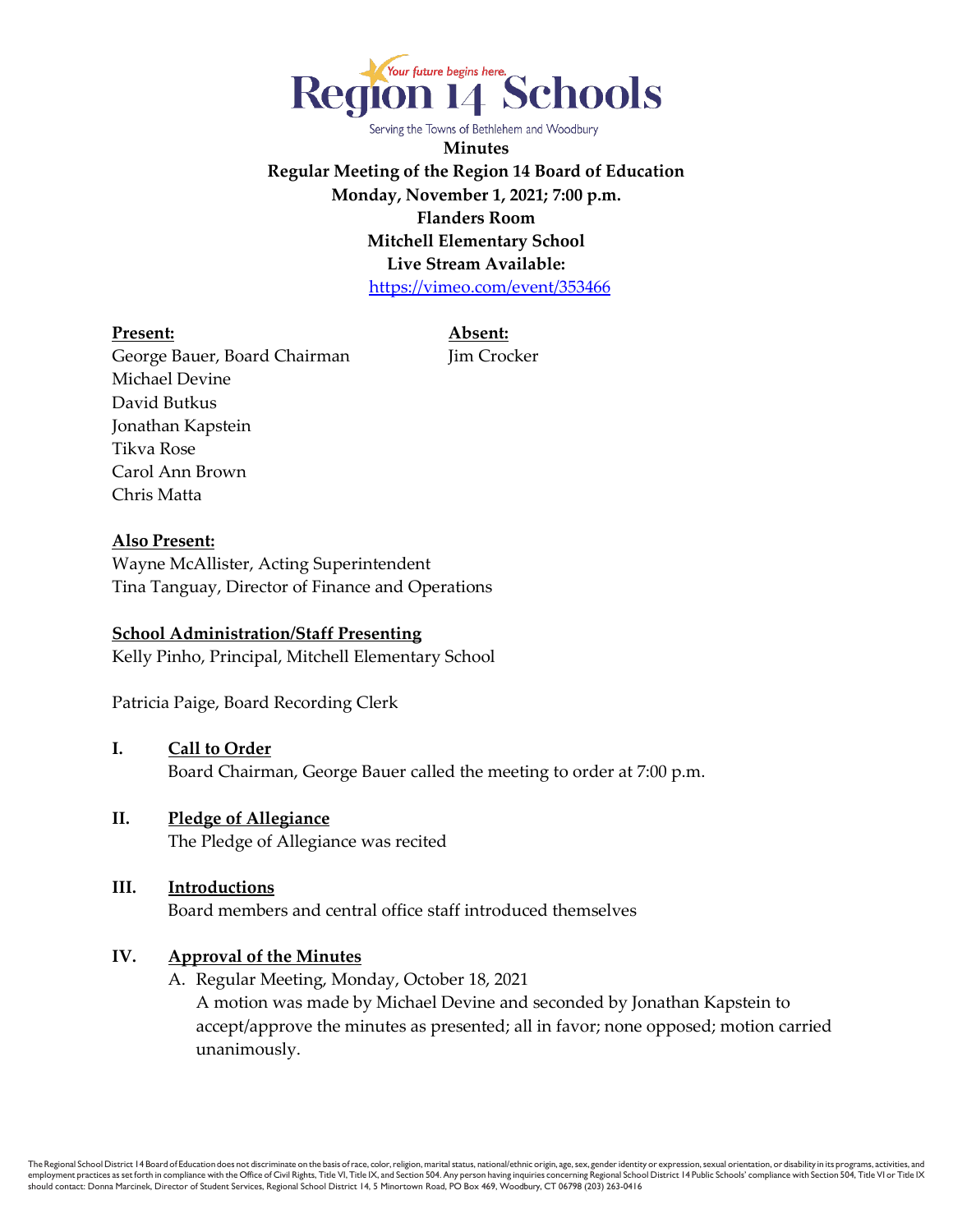## **V. Acting Superintendent's Report**

## A. Mitchell Elementary School

Principal Kelly Pinho began her commentary noting that the Mitchell Elementary school community is taking initiative and delving deeper in portraying the traits of Vision of a Learner. The staff and students are accepting ownership of their learning by inquiring, setting goals, taking action, and consistently reflecting.

A number of students from the fifth grade class presented this evening. Campaign speeches were read from those who competed for student council representatives earlier in the day, under the guidance of Class Advisor, Ms. Christine Koukopoulos. Others rallied for a fifth grade holiday production of *A Charlie Brown Christmas* as a commemorative event in recognition of their final year at the school.

## B. Personnel Report

Mr. McAllister read into the record the names of both certified and non-certified staff who retired, resigned, or were newly employed during the month of October.

# C. Covid 19 Update

For the months of September/October, there were 52 students testing positive and 196 in quarantine with Bethlehem Elementary School owning the majoring of those students at 30 and 100 respectively. As of today at 4:00 p.m., there were an additional seven students testing positive, zero staff, and 29 students in quarantine for 36 overall.

In accordance with Executive Order 13G, the testing program for staff continues with 100% compliance in Region 14.

# **VI. Committee Reports**

## A. Finance

Ms. Tanquay provided a brief overview of the committee meeting. Agenda items included a monthly Financial Summary for October 2021 and a Food Services and lunch program overview. Of note was the revenue of \$12,674 realized for the lunch program.

## B. Policy

The Policy Committee met on Wednesday, October 27<sup>th</sup>. There were three topics of discussion, Covid 19 Vaccination Policy and Exemptions, Visitor Policy, and Controversial Topics policy. The Covid policy has been brought to the full Board this evening for a first read.

# C. Public Relations

Public Relations was scheduled to meet on Monday, October 25th, but due to a lack of a quorum, was deemed a non-meeting. For those members who were present, a review of the Community Conversations to do list from  $3 \& 4$  years ago was reviewed. Ms. Brown went on to highlight some of the recent events in the district.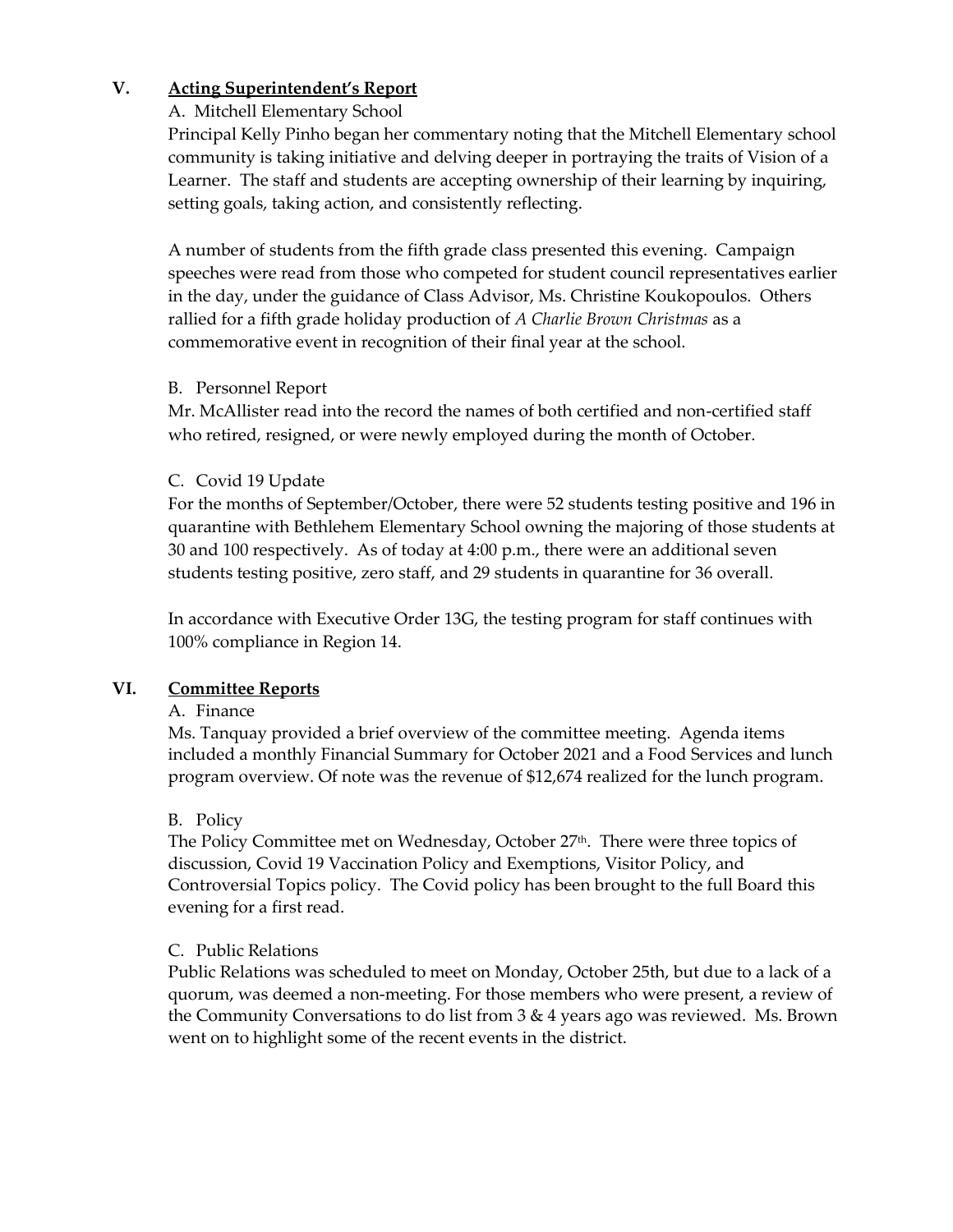#### D. Safe Schools

Mr. Devine gave a summation of the Safe Schools Committee, which was held on Thursday, October 28<sup>th</sup> at the Bethlehem Firehouse. Law Enforcement updates and Risk Assessment discussions were led my Officer Rich Marsh. Ms. Joy Geraci, a member of the JRB (Juvenile Review Board) and Ms. Maryanne Van Aken, a member of ASAP (Advocates for Substance Abuse Prevention) were invited and spoke to their organizations. Also slated for discussion was the School Safety Plan, School Climate, and Background Checks.

### E. Ad Hoc Curriculum

The Ad Hoc Curriculum Committee, led by Mr. Kapstein, held their second meeting last week, a tour of the high school. They were also able to observe an AP class in operation and take an abbreviated tour of the building. Plans are to visit each of the schools for information gathering purposes. There will be a briefing session of the teachers who attended a course on how to conduct the new optional course, African American and Latino studies.

### **VII. Board Chair's Comments**

The district and the board are putting together a Request for Proposal as a first step in the search for a new superintendent.

### **VIII. Privilege of the Floor** Kathy Velkey

Commented on CRT

## **IX. Old Business**

None

## **X. New Business**

A. Region 14 2022/2023 School District Calendar (First Read, No Action Anticipated) A draft Region 14 School district calendar for the 2022/2023 school year was provided to Board members for a first review. Discussion ensued on exploring the possible option of aligning the calendar with surrounding districts, including major Jewish holidays of Rosh Hashanah and Yom Kippur, and eliminating or swapping out Columbus Day and Veterans' Day. Some members indicated that students would be better served and have a more meaningful experience with in-school Veterans' Day activities. As part of further discussions, administration has been asked to investigate whether or not the district is obligated to close schools in observance of a new federal holiday, Juneteenth.

B. Board of Education Meeting Dates for 2022 (First Read, No Action Anticipated) A draft 2022 calendar for Board of Education regular meeting dates with a rationale for date adjustments was offered to Board members for consideration. Regular meetings are typically held on the first and third Monday of each month, except the summer, but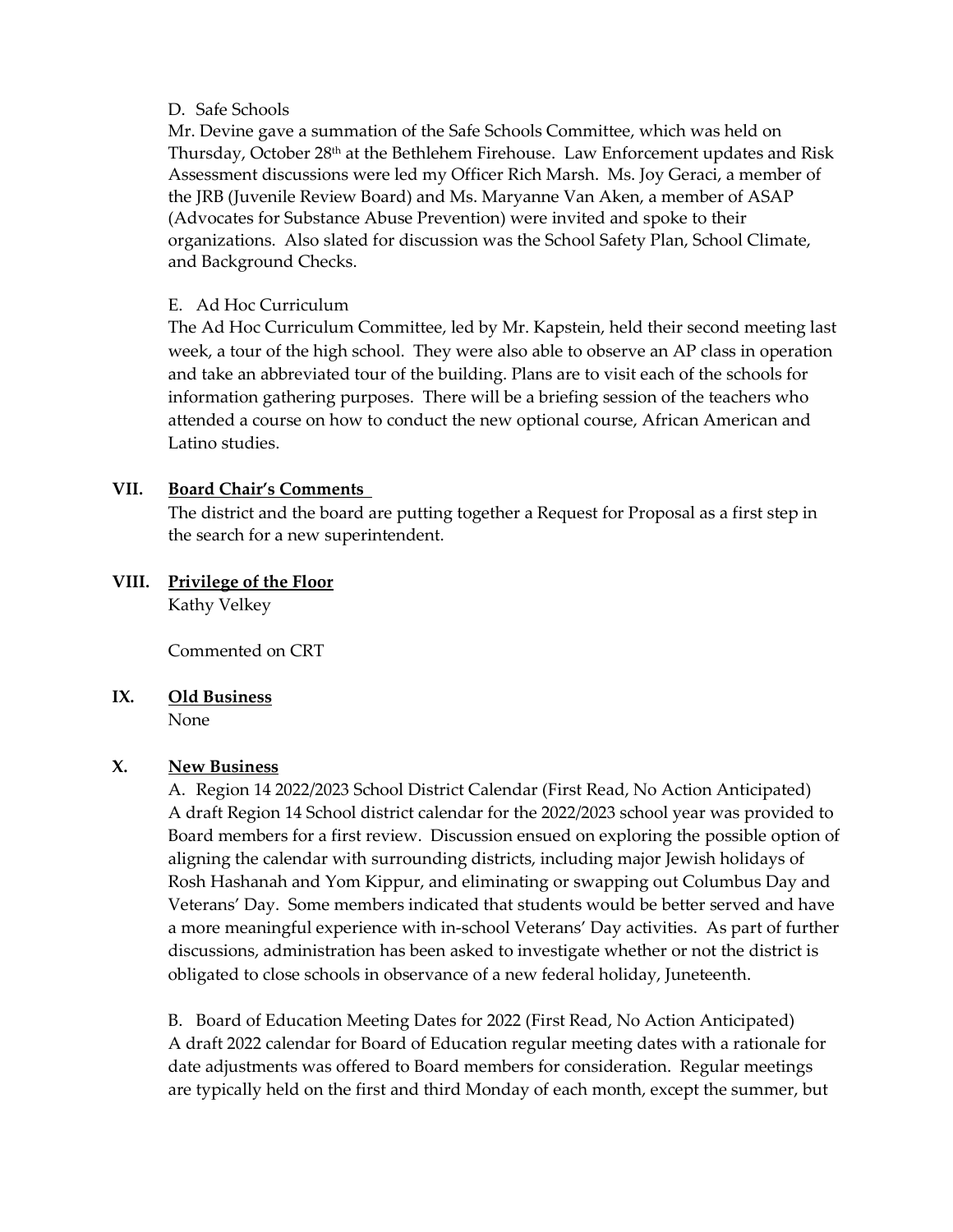there were several date adjustments due to a number of holidays falling on Mondays and town meeting conflicts.

## C. COVID-19 Staff Vaccination Policy (First Read)

The Covid 19 policy proposed to the Board for approval was brought forward from the Policy Committee and addressed Covid 19 Staff Vaccinations as it related to the Executive Order 13G. This is a first review and is slated for a second read and vote to accept and approve at the BoE November meeting scheduled for the  $16<sup>th</sup>$ .

#### D. Teachers' Collective Bargaining Agreement

Discussion and possible action on ratification of proposed collective bargaining agreement between the Region 14 Board of Education and the Nonnewaug Education Association covering the period of July 1, 2022 through June 30, 2025 (Executive Session Anticipated)

Move that the Board of Education ratify the proposed collective bargaining agreement between the Region 14 Board of Education and the Nonnewaug Education Association covering the period of July 1, 2022 through June 30, 2025

Move that the Board of Education authorize the Chairman to sign said agreement, subject to any further legal review.

Jonathan Kapstein made a motion that the Board of Education enter into executive session for the discussion and possible action on ratification of proposed collective bargaining agreement between the Region 14 Board of Education and the Nonnewaug Education Association covering the period of July 1, 2022 through June 30, 2025; seconded by Michael Devine; all were in favor; none opposed; motion carried unanimously. The Board entered into Executive Session at 8:05 p.m. and invited in Wayne McAllister and Tina Tanguay.

#### **Public Session**

The Board returned to Public Session at 9:08 p.m.

## **Motion**

Michael Devine moved that the Board of Education ratify the proposed collective bargaining agreement between the Region 14 Board of Education and the Nonnewaug Education Association covering the period of July 1, 2022 through June 30, 2025; seconded by David Butkus; all in favor; none opposed; motion carried unanimously.

## **Motion**

Michael Devine moved that the Board of Education authorize the Chairman to sign said agreement, subject to any further legal review; seconded by Jonathan Kapstein; all in favor; none opposed; motion carried unanimously.